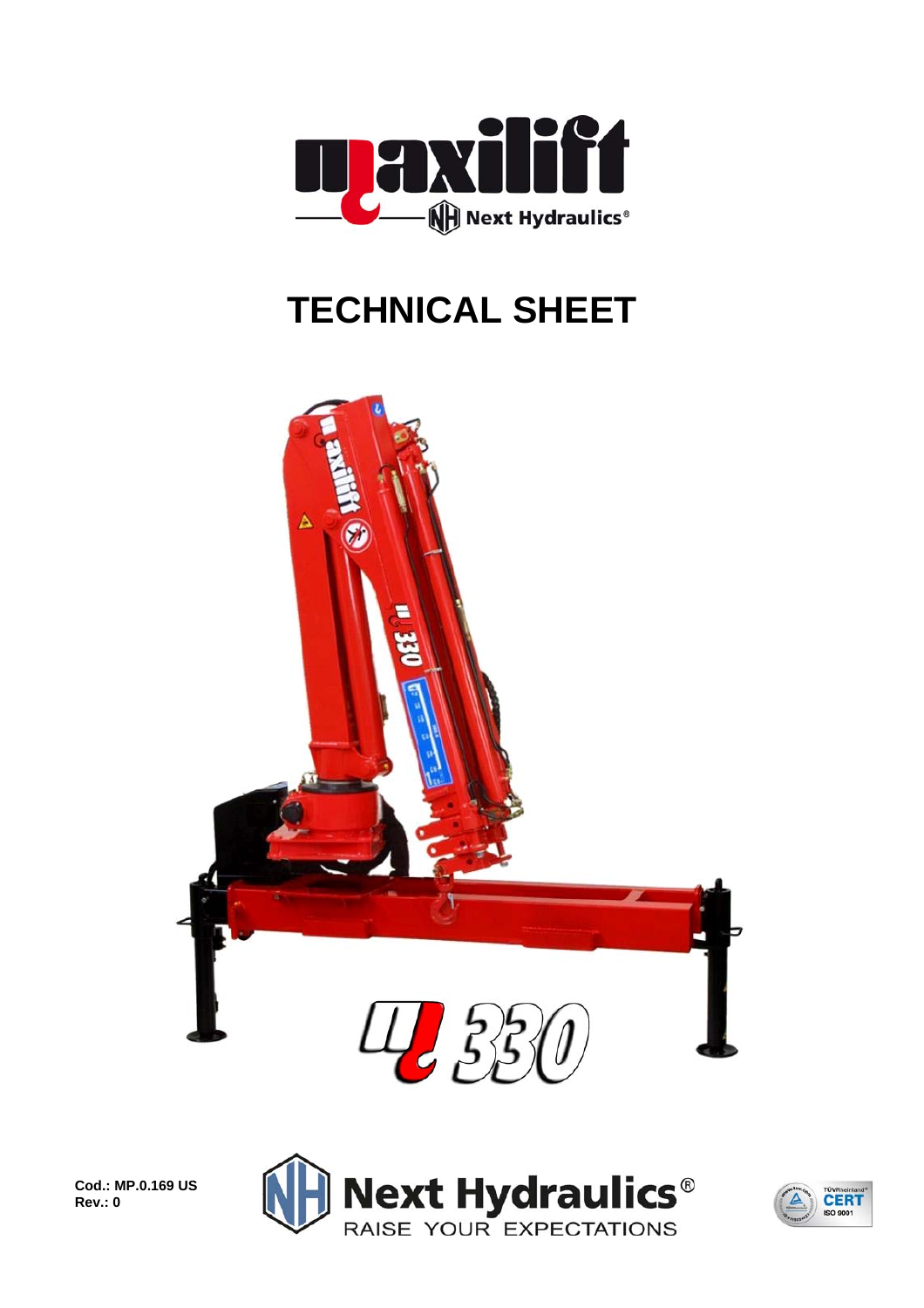



⋖

 $\mathsf B$ 

**ML 330.4** 24" 8" 42 1/2" 48 1/2" 211"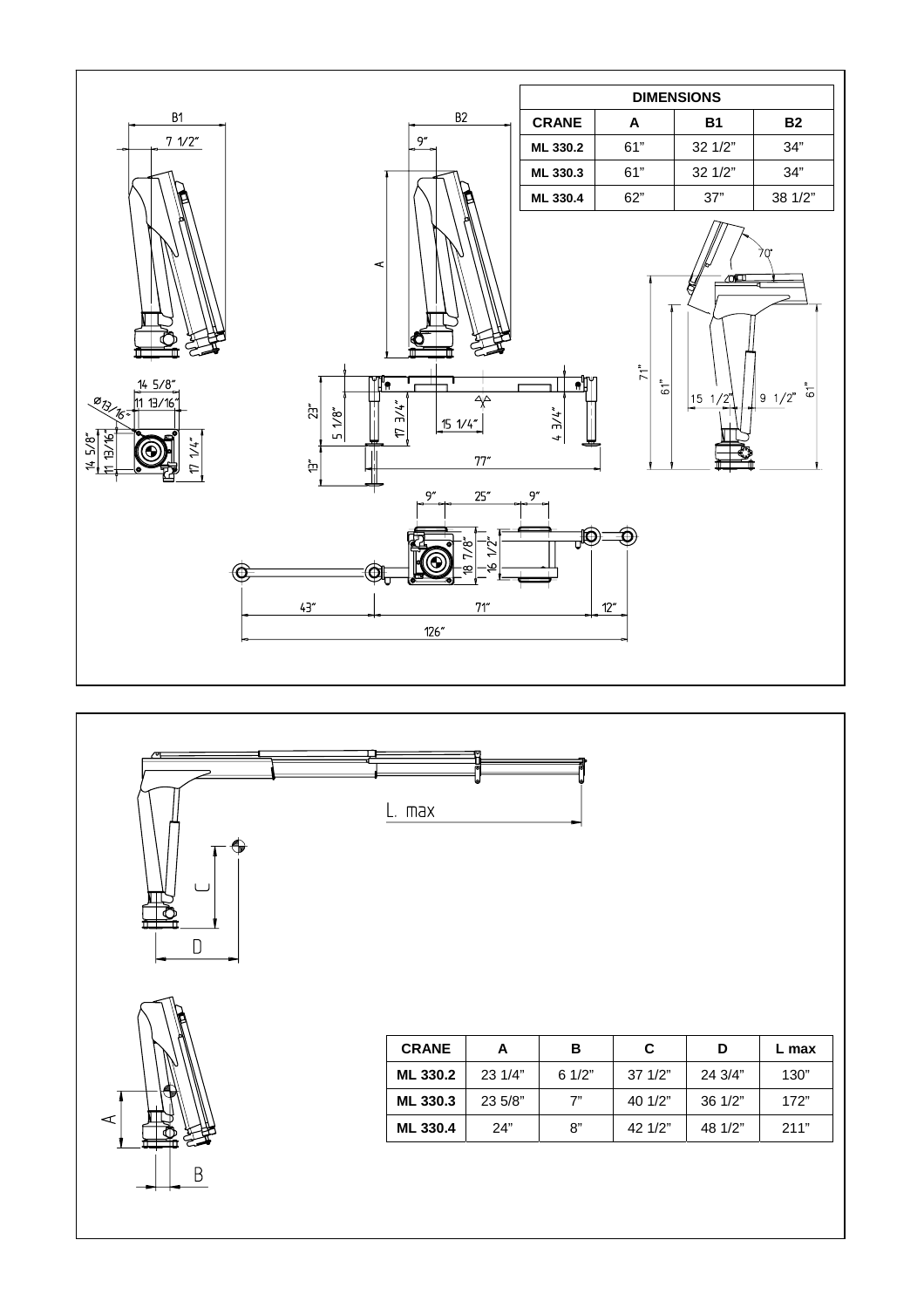|                                                  |              | <b>VERSION</b> |          |          |  |  |  |
|--------------------------------------------------|--------------|----------------|----------|----------|--|--|--|
| <b>TECHNICAL DATA</b>                            | U.M.         | ML 330.2       | ML 330.3 | ML 330.4 |  |  |  |
| <b>CRANE RATING</b>                              | ft Ibs       | 23600          |          |          |  |  |  |
| STANDARD EXTENSIONS Nr<br>(HYDRAULICS)           | $N^{\circ}$  | 2H             | 3H       | 4H       |  |  |  |
| <b>STANDARD OUTREACH</b>                         | ft           | 10' 10"        | 14' 4''  | 17'7''   |  |  |  |
| <b>SLEWING ANGLE</b>                             | $\circ$      | $360^\circ$    |          |          |  |  |  |
| <b>MAXIMUM ANGLE SLOPE</b>                       | $\circ$      | $5^\circ$      |          |          |  |  |  |
| <b>SLEWING TORQUE</b>                            | ft Ibs       | 3100           |          |          |  |  |  |
| MAX, LIFTING HEIGHT FROM CRANE BASE              | ft           | 14'9''         | 21'      |          |  |  |  |
| SUGGESTED OIL FLOW                               | gpm          | $2.6 \div 3.2$ |          |          |  |  |  |
| MAX. WORKING PRESSURE                            | p.s.i.       | 3190           |          |          |  |  |  |
| VERS. "H"<br><b>BASIC CRANE WEIGHT</b>           | lbs          | 595            | 650      | 715      |  |  |  |
| VERS. "E"                                        |              | 640            | 695      | 760      |  |  |  |
| <b>BASE WEIGHT WITH EXTENDABLE STABILIZERS</b>   | lbs          | 285÷305        |          |          |  |  |  |
| <b>BEAM WEIGHT WITH 2 EXTENDABLE STABILIZERS</b> | lbs          | $150 \div 180$ |          |          |  |  |  |
| MOTOR ABSORPTION FOR ELECTROHYDR, CRANE 12V      | A<br>min/max | 80/260         | 80/260   | 80/260   |  |  |  |
| MOTOR ABSORPTION FOR ELECTROHYDR, CRANE 24V      | A<br>min/max | 50/160         | 50/160   | 50/160   |  |  |  |

| <b>WINCH SPECIFICATIONS</b>                 | U.M.   |       |
|---------------------------------------------|--------|-------|
| MAX. WINCH SINGLE LINE CAPACITY (3rd LAYER) | lbs    | 1540  |
| ROPE DIAMETER                               | inches | 9/32" |
| ROPE LENGTH                                 | ft     | 82    |
| WINCH KIT WEIGHT                            | lbs    | 155   |

| <b>VERSION</b> | <b>DESCRIPTION</b> |  |  |  |  |
|----------------|--------------------|--|--|--|--|
| "E" 12V        | ELECTROHYDRAULIC   |  |  |  |  |
| "E" 24V        | ELECTROHYDRAULIC   |  |  |  |  |
| "Н"            | HYDRAULIC          |  |  |  |  |

| <b>OPERATING TIMES</b> |                         |                         |      |                   |                               |       |       |                              |       |       |
|------------------------|-------------------------|-------------------------|------|-------------------|-------------------------------|-------|-------|------------------------------|-------|-------|
| VERS.                  | <b>SLEWING</b><br>(rpm) | <b>LIFTING</b><br>(sec) |      | LOWERING<br>(sec) | <b>EXTENSION OUT</b><br>(sec) |       |       | <b>EXTENSION IN</b><br>(sec) |       |       |
|                        |                         | p min                   | pmax |                   | 330.2                         | 330.3 | 330.4 | 330.2                        | 330.3 | 330.4 |
| "E" 12/24V             |                         | 25                      | 38   | 14                | 25                            | 32    | 42    | 14                           | 19    | 24    |
| "H" (PTO)              | 2.2                     | 21                      |      | 14                | 25                            | 32    | 42    | 14                           | 19    | 24    |